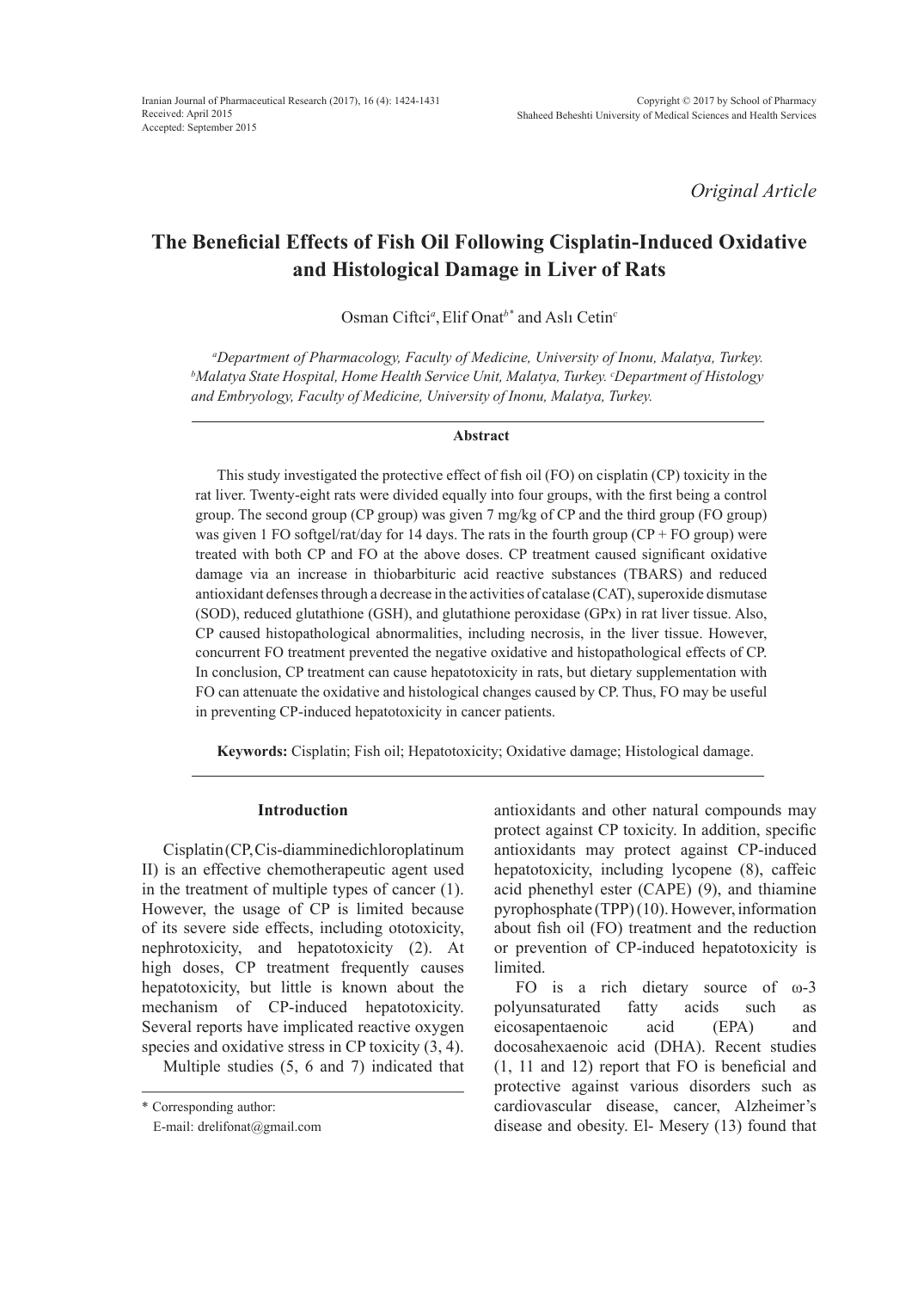CP (5 mg/kg) treatment alone produced a 55% reduction in tumor size in mice. Interestingly, treatment with low- (125 mg/kg) and high-dose (250 mg/kg) DHA alone also decreased tumor size by 38% and 79%, respectively. Combining a low dose of DHA with CP decreased tumor size by 81%. Additionally, in the same study, it was demonstrated that DHA treatment ameliorated CP-induced nephrotoxicity via changes in malondialdehyde (MDA) and glutathione (GSH) levels.

We hypothesized that FO would prevent CP-induced hepatotoxicity due to its intrinsic biochemical and antioxidant properties and investigated the oxidative and histopathological changes in the liver tissue of rats treated with CP and FO.

## **Experimental**

# *Chemicals*

CP (10 mg/10 mL, code 1876A) was obtained from Faulding Pharmaceuticals PLC (Warwickshire, UK). FO was given from Solgar (Leonia, NJ, USA) and one softgel contained 1000 mg FO and other substrates (vitamin E from soy, 180 mg EPA, and 120 mg DHA). All other chemicals were purchased from Sigma Chemical Co. (St. Louis, MO) and were of analytical grade or the highest grade available.

# *Animals*

Rats were randomly divided into four groups ( $n = 7$  per group). CP was administered intraperitoneally (i.p.) as a single 7 mg/kg dose. FO was administered by gavage at a dose of 1 softgel/day for 14 consecutive days. The control group was given a single isotonic saline i.p. injection and corn oil orally for 14 days. The CP group was given as a single injection of CP i.p. and corn oil for 14 days. The FO group was treated with FO orally for 14 days. with no CP. The  $CP + FO$  group was treated with  $CP$  and FO as described above. Tissue samples were collected on day 14.

Animals were euthanized under ether anesthesia and liver tissue was removed immediately and dissected on ice-cold glass. Tissue samples were stored at –86 °C until analysis.

# *Biochemical Analyses*

The homogenization of tissues was carried out in a glass Teflon homogenizer in a 150 mM KCl (pH 7.4) solution to obtain a 1:10 (w/v) dilution of the whole homogenate. The homogenates were then centrifuged at  $18,000 \text{ g}$  at  $4 \text{ }^{\circ}\text{C}$  for 30 min to determine the levels of thiobarbituric acid reactive substances (TBARS), glutathione (GSH), and catalase (CAT). The homogenates were centrifuged at 25,000 g at 4 °C for 50 min to determine the levels of glutathione peroxidase (GPx) and CuZn-superoxide dismutase (SOD).

The level of TBARS in homogenized brain tissue was used as an index of lipid peroxidation and determined by the thiobarbituric acid reaction using the methods developed by Yagi (14). The homogenized solution was evaluated using a spectrophotometer at 532 nm, and the results were presented as nmol/g tissue. SOD activity was determined by the inhibition of the nitroblue tetrazolium (NBT) reduction by oxygen generated from the xanthine/xanthine oxidase system (15). One unit of SOD activity was defined as the amount of protein causing a 50% inhibition of the NBT reduction rate. The product was evaluated using a spectrophotometer at 560 nm, and the results were presented in IU/mg protein. CAT activity in the tissues was measured according to the method developed by Aebi (16). The enzymatic decomposition of hydrogen peroxide  $(H_2O_2)$  was followed directly by the decrease in absorbance at 240 nm. The difference in absorbance per unit of time was used as a measure of CAT activity, and the enzyme activities were presented in k/mg protein. GPx activity was determined according to the method developed by Paglia and Valentina (17). In the presence of GSH reductase and NADPH, the oxidized glutathione (GSSG) is immediately converted to its reduced form in conjunction with the oxidation of NADPH to NADP. The decrease in absorbance at 340 nm was measured, and GPx activity was presented in IU/mg protein. The GSH content of the homogenate was measured at 412 nm using the method developed by Sedlak and Lindsay (18) and GSH levels were presented in nmol/mL protein. Tissue protein content was measured according to the method of Lowry *et al.* (19) using bovine serum albumin as a standard.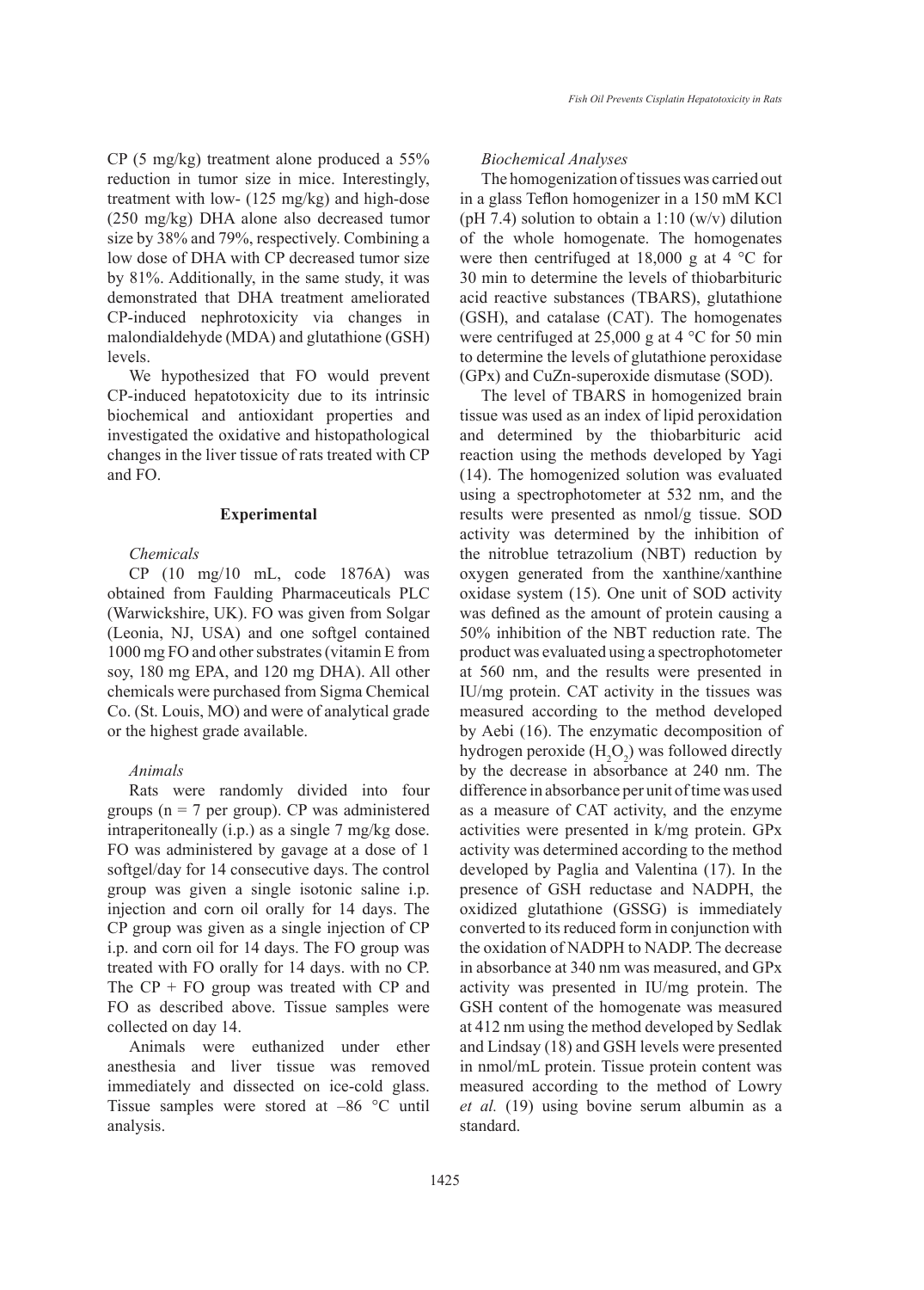|           | <b>TBARS</b><br>(nmol/g tissue) | <b>GSH</b><br>(nmol/mL)  | <b>SOD</b><br>$(U/mg)$ protein) | <b>CAT</b><br>$(k/mg$ protein) | GPx<br>$(U/mg)$ protein)     |  |
|-----------|---------------------------------|--------------------------|---------------------------------|--------------------------------|------------------------------|--|
| Control   | $7.00 \pm 0.61$ <sup>a</sup>    | $198.0 \pm 10.9^{\circ}$ | $6.45 \pm 1.01^{\circ}$         | $0.126 \pm 0.012$ <sup>a</sup> | $5.01 \pm 0.19^{\circ}$      |  |
| CP        | $10.89 \pm 1.30^b$              | $110.4 \pm 16.5^{\circ}$ | $4.82 \pm 0.90^b$               | $0.084 \pm 0.015^b$            | $3.85 \pm 0.13^b$            |  |
| FO        | $5.69 \pm 0.27$ °               | $243.8 \pm 27.8$ °       | $6.34 \pm 0.87$ <sup>a</sup>    | $0.137 \pm 0.015^{\text{a}}$   | $4.95 \pm 0.23$ <sup>a</sup> |  |
| $CP + FO$ | $6.84 \pm 0.88$ <sup>a</sup>    | $188.5 \pm 34.0^{\circ}$ | $5.05 \pm 1.05^{\rm b}$         | $0.104 \pm 0.004$ <sup>c</sup> | $4.08 \pm 0.20^b$            |  |

**Table 1.** The levels of SOD, CAT, GPx, GSH and TBARS in rat liver tissue.  $(n = 7)$ , means  $\pm$  SD).

The mean differences the values bearing different superscript letters within the same line are statistically significant. ( $P \le 0.01$ ) SD: standard deviation.

#### *Histological evaluation*

For light microscopic evaluation, liver tissues were preserved in 10% buffered formaldehyde and embedded in paraffin wax. Paraffin-waxembedded specimens were cut into 5-μmthick sections, mounted on slides, and stained with hematoxylin and eosin. Tissue samples were examined using a Leica DFC 280 light microscope with a Leica Q Win Image Analysis system (Leica Micros Imaging Solutions Ltd., Cambridge, UK).

The severity of liver damage was assessed semiquantitatively using the following criteria: hepatocytes with eosinophilic cytoplasm, hepatocytes with pyknotic nuclei, necrosis, hemorrhage, congestion, and mononuclear cell infiltration. Microscopic damage was scored as absent  $(0)$ , slight  $(1)$ , moderate  $(2)$ , or severe  $(3)$ , for each criterion.

#### **Results**

## *Biochemical results*

Levels of superoxide dismutase (SOD), catalase (CAT), glutathione peroxidase (GPx), GSH, and thiobarbituric acid reactive substances (TBARS) in liver tissue are given in Table 1. CP caused a significant increase in liver tissue TBARS levels. GSH, CAT, SOD, and GPx levels were decreased significantly in the CP group compared to the control and FO groups. However, FO treatment combined with CP caused a significant reduction in TBARS levels compared to CP alone, and the TBARS levels in the  $CP + FO$  group were lower than in the control group. Furthermore, in the  $CP + FO$  group, GSH oscopic damage was scored as and CAT levels were significantly elevated compared to the CP-alone group. In contrast, SOD and GPx levels were not significantly iterion.



Figure 1. Control and FO groups: In control (A) and FO (B) groups, the liver showed normal histological appearance. H-E; X20.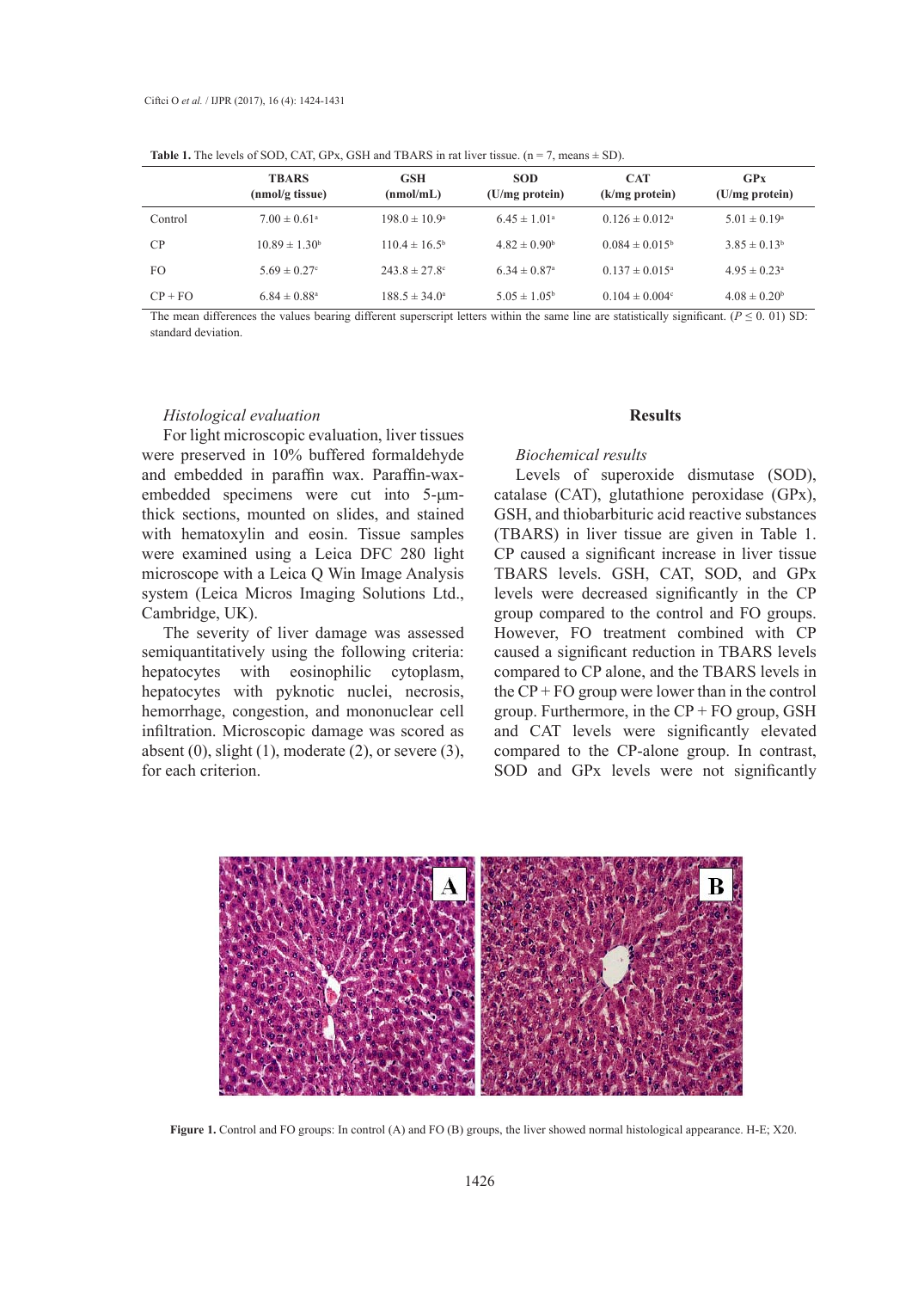

Figure 2. CP group: (A) Hemorrhage, eosinophilic stained pyknotic nuclei cells, necrosis H-E; 10; (B) Congestion (star) H-E; X10; (C) Necrosis (arrows) and hemorrhage H-E; X20; (D) Eosinophilic stained pyknotic nuclei cells and hemorrhage H-E; X20; (E) Congestion and mononuclear cell infiltration (arrows) H-E; X20; (F) Mononuclear cell infiltration. H-E; X20.

different between the  $CP + FO$  and  $CP$  groups.

# *Histological results*

The liver tissue of the control (Figure 1A)

and FO (Figure 1B) groups demonstrated normal histological structure. In the control and FO groups a normal radial arrangement of hepatocytes was observed, and sinusoids and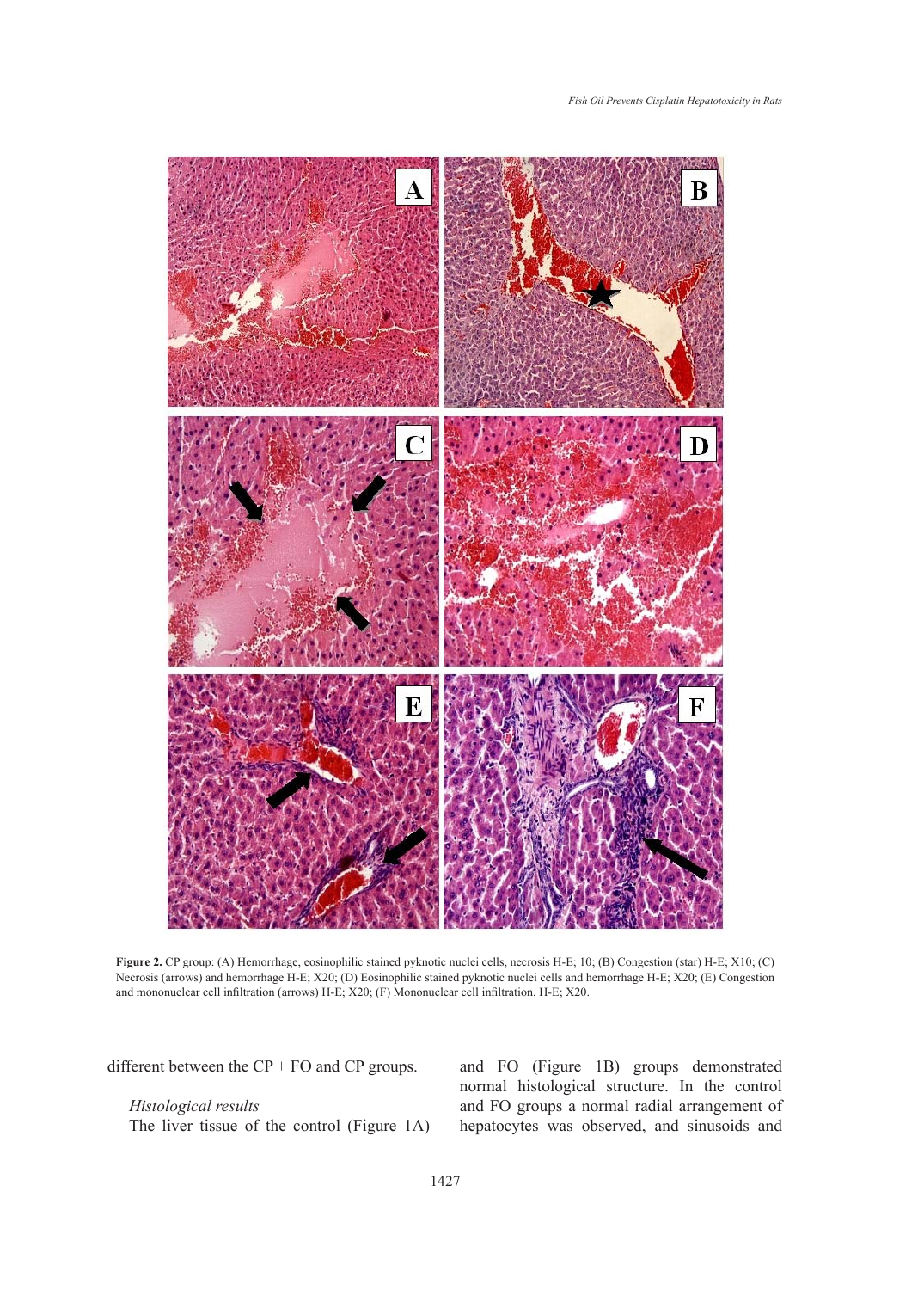

Figure 3. CP + FO group: (A) Mononuclear cell infiltration (arrow) and congestion. H-E; X20. (B) Mononuclear cell infiltrasyonu. H-E; X20. (C) Hemorrhage (arrows). H-E; X20. (D) Necrosis (arrows). H-E; X40. Necrosis (arrows). H-E; X40.

central veins were also evident.

In the CP group the liver tissue had significant histological alterations consisting of necrosis (Figure 2A, C), hemorrhage (Figure 2A, C, D), eosinophilic staining and pyknotic nuclei cells (Figure 2C, D), congestion (Figure 2B, E), and mononuclear cell infiltration (Figure 2E, F). The normal radial arrangement of hepatocytes from the central vein was also disrupted.

However, the histological changes were decreased in the  $CP + FO$  group. Eosinophilic staining and pyknotic nuclei were observed in the  $CP + FO$  group, but they were not as widespread as in the CP group. The negative histopathological findings of the  $\text{CP} + \text{FO}$  group were not as extensive as the CP group (Figure 3A, B, C, D).

The microscopic damage score for each group is given in Table 2. CP treatment caused a significant increase in microscopic damage to the liver tissue, and FO treatment with CP caused a significant reduction in the microscopic damage observed with CP treatment alone.

#### **Discussion**

CP treatment can cause many negative side effects in cancer patients, which can have a dramatic impact on quality of life. The prevention of CP side effects is important not only for patient quality of life but also because this could potentially increase dosage limits. In this study, CP-induced hepatotoxicity involved increased lipid peroxidation, decreased antioxidant status, and histopathological defects. Our findings also demonstrated that FO could prevent the hepatotoxic effects of CP when used in combination with CP.

Oxidative stress is an imbalance between free radicals and the molecules of the antioxidant defense system, including SOD, CAT, GPx (enzymatic), and GSH (non-enzymatic). Under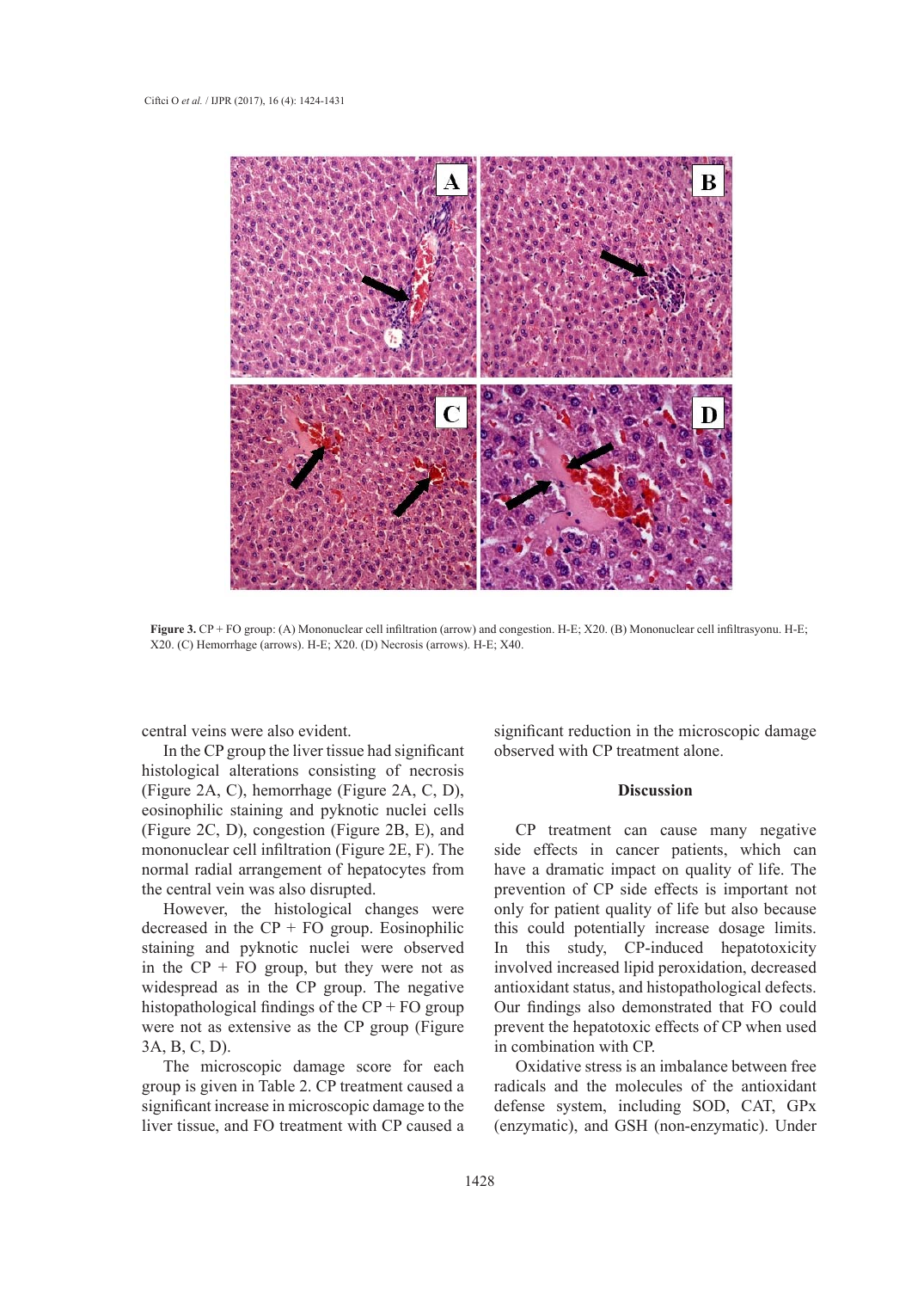**Table 2.** Comparison of the effect of FO on microscopic damage caused by CP in liver.

|           | Microscopic damage (Mean $\pm$ SE) |  |  |
|-----------|------------------------------------|--|--|
| Control   | $0.45 \pm 0.72$ <sup>a</sup>       |  |  |
| CP        | $2.49 \pm 0.78$ <sup>b</sup>       |  |  |
| FO.       | $0.69 \pm 0.88^{\rm a}$            |  |  |
| $CP + FO$ | $1.82 \pm 0.86$ <sup>c</sup>       |  |  |

The mean differences the values bearing different superscript letters within the same line are statistically significant. ( $P \le 0.01$ ) SE: standard error.

normal cellular conditions free radicals are immediately detoxified by the antioxidant defense system. However, excessive free radical production causes an imbalance, which leads to lipid peroxidation and antioxidant depletion (20). Little is known about the mechanism of CP-induced hepatotoxicity, but multiple studies have reported that CP causes significant oxidative damage. Lu and Cederbaum (21) reported that CP-induced hepatotoxicity is enhanced by an increase in the generation of reactive oxygen species and oxidative stress. Naqshbandi *et al.* (4) demonstrated that in rats CP treatment caused a 52% elevation in lipid peroxidation and reduced the activities of SOD, CAT and GPx by 15%, 70% and 76%, respectively. Also, several previous studies of liver oxidative status reported that CP treatment resulted in significant oxidative damage (9, 22). Additionally, numerous studies have reported that in addition to its effect on the liver, CP also induced oxidative stress damage in the kidney (23), testis (20), ovary (24), brain, and sciatic nerve (25). However, Al-Majed (3) asserted that oxidative stress is not the main cause of CP-related hepatotoxicity and indicated that the mechanism of CP-induced hepatotoxicity could be related to carnitine deficiency.

The results of the present study are consistent with the majority of previous reports, and indicated that CP treatment results in significant oxidative damage to liver tissue, and that CPinduced lipid peroxidation in liver tissue, increasing TBARS levels significantly. Also, SOD, CAT, GPx, and GSH levels were decreased by CP treatment. These results indicate that CP treatment leads to an imbalance in the oxidative system, which causes oxidative damage in the liver.

Previous studies have shown that FO has hepatoprotective properties and could be used to combat the oxidative effects of toxic agents such as CP. El-Mowafy *et al.* (26) demonstrated that EPA, which is found in FO, markedly alleviated valproate-induced hepatotoxicity. Similarly, Speck and Lauterburg (27) and Kuralay *et al.* (28) reported that FO prevented acetaminophen hepatotoxicity *in-vivo*, and Kuralay *et al.* (28) demonstrated increased GSH in the liver. Fallon *et al.* (29) reported that an FObased emulsion exerted hepatoprotective effects in parenteral nutrition-associated liver disease.

To our knowledge, only two studies of the protective effect of ω-3 fatty acids on CP-induced hepatotoxicity in rats have been published. Naqshbandi *et al.* investigated the protective effects of FO (1) and flaxseed oil (4), which also contains ω-3 fatty acids, in CP-treated rats. Both studies demonstrated that FO and flaxseed oil reduced lipid peroxidation and induced SOD, CAT and GPx activity compared to in CPtreated rats. These results are consistent with the findings of the present study, which demonstrate that FO administered with CP treatment can prevent oxidative stress, reduce TBARS levels and increase CAT and GSH levels. However, in the present study SOD and GPx levels did not differ significantly in the  $CP + FO$  group compared to the CP group.

The histopathological evaluation demonstrated that CP treatment produced histopathological alterations in the liver tissue, including necrosis, hemorrhage, increased eosinophilic staining, pyknotic nuclei cells, congestion, and mononuclear cell infiltration. These data were supported by the microscopic damage scores. FO treatment alone produced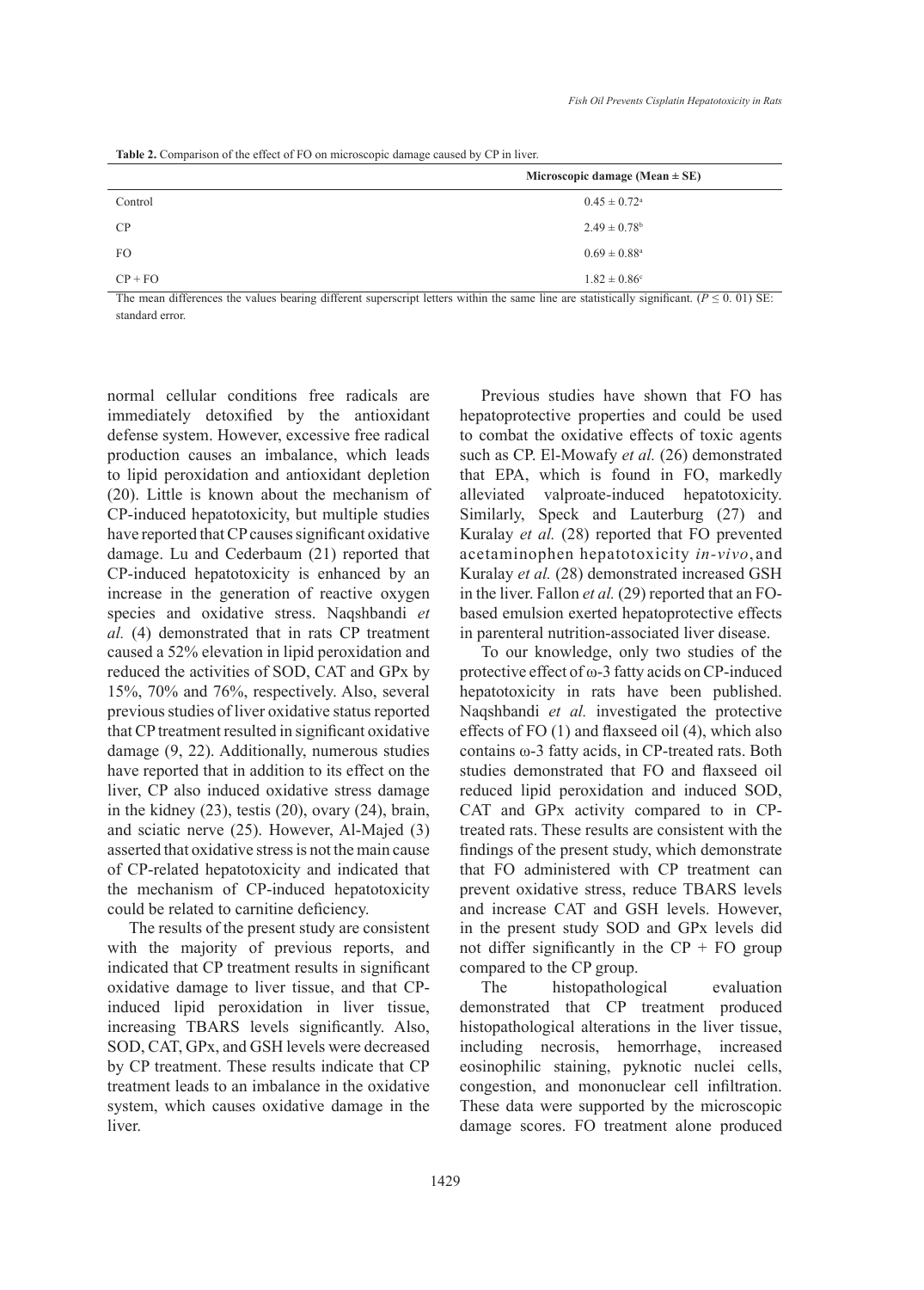no histopathological change in liver tissue when compared to controls. However, histopathological damage decreased when FO was given in combination with CP. Multiple previous studies (22, 30) demonstrated that CP treatment increased histopathological damage in liver tissue, and that antioxidant treatment protected liver tissue from this damage, which is consistent with our findings. It is possible that the histopathological effects of CP treatment are due to the CP-induced imbalance between free radicals and the antioxidant defense system. Additionally, this imbalance may contribute to the development of severe hepatic disorders, such as liver failure. Therefore, decreasing oxidative stress in the liver by FO treatment will combat the effects of CP-induced hepatotoxicity and prevent the development of hepatic disorders.

## **Conclusions**

CP treatment induced oxidative and histopathological changes in rat liver tissue. FO in combination with CP treatment generally prevented CP-induced hepatotoxicity. The beneficial effects of FO are likely due to its polyunsaturated fatty acid, such ω -3 fatty acids, components, and their antioxidant and antiinflammatory properties. Therefore, ω-3 fatty acid-enriched FO can protect against CP-induced hepatotoxicity and dietary supplementation with FO may benefit cancer patients being treated with CP.

## **References**

- Naqshbandi A, Khan MW, Rizwan S, Rehman SU (1) and Khan F. Studies on the protective effect of fish oil against cisplatin induced hepatotoxicity in rats. *Food Chem. Toxicol*. (2011) 50: 265-73.
- (2) Tsang RY, Al-Fayea T and Au HJ. Cisplatin overdose: toxicities and management. *Drug Saf*. (2009) 32: 1109- 22.
- Al-Majed AA. Carnitine deficiency provokes cisplatin-(3) ınduced hepatotoxicity in rats. *Basic Clin. Phamacol. Toxicol.* (2007) 100: 145-50.
- Naqshbandi A, Khan W, Rizwan S and Khan F. Studies (4) on the protective effect of flaxseed oil on cisplatininduced hepatotoxicity. *Hum. Exp. Toxicol.* (2012) 31: 364-75.
- (5) Ali BH and Al Moundhri MS. Agents ameliorating or augmenting the nephrotoxicity of cisplatin and

other platinum compounds: a review of some recent research. *Food Chem. Toxicol.* (2006) 44: 1173-83.

- $(6)$  Ciftci O, Cetin A, Aydin M, Kaya K and Oguz F. Fish oil, contained in eicosapentaenoic acid and docosahexaenoic acid, attenuates testicular and spermatological damage induced by cisplatin in rats. *Andrologia* (2013) doi: 10.1111/and.12209. [Epub ahead of print]
- Fuchs-Tarlovsky V. Role of antioxidants in cancer (7) therapy. *Nutrition* (2013) 29: 15-21.
- Sahin K, Sahin N and Kucuk O. Lycopene and chemotherapy toxicity. *Nutr. Cancer* (2010) 62: 988- 95. (8)
- (9) Kart A, Cigremis Y, Karaman M and Ozen H. Caffeic acid phenethyl ester (CAPE) ameliorates cisplatininduced hepatotoxicity in rabbit. *Exp. Toxicol. Pathol.* (2009) 62: 45-52.
- (10) Turan MI, Siltelioglu T, Mammadov R, Altınkaynak K and Kisaoglu A. The effect of thiamine and thiamine pyrophosphate on oxidative liver damage induced in rats with cisplatin. *Biomed. Res. Int.* (2013) doi: 10.1155/2013/783809.
- $(11)$  Raatz SK, Silverstein JT, Jahns L and Picklo MJ. Issues of fish consumption for cardiovascular disease risk reduction. *Nutrients* (2013) 5: 1081-97.
- $(12)$  Vaughan VC, Hassing M-R and Lewandowski PA. Marine polyunsaturated fatty acids and cancer therapy. *Br. J. Cancer* (2013) 108: 486–92.
- El-Mesery M, Al-Gayyar M, Salem H, Darweish (13) M and El-Mowafy A. Chemopreventive and renal protective effects for docosahexaenoic acid (DHA): implications of CRP and lipid peroxides. *Cell Div.*  (2009) 2: 4-6.
- $(14)$  Yagi K. Simple assay for the level of total lipid peroxides in serum or plasma. *Methods Mol. Biol*. (1988) 108: 101-6.
- $(15)$  Sun Y, Oberley LW and Li YA. Simple method for clinical assay of superoxide dismutase. *Clin. Chem.*  (1998) 34: 497-500.
- (16) Aebi H. Catalase: In Bergmeyer HU (Ed) Methods of *enzymatic analysis*. Academic Press, New York (1974) 673-77.
- $(17)$  Paglia DE and Valentine WN. Studies on the quantitative and qualitative characterization of erythrocyte glutathione peroxidase. *J. Lab. Clin. Med.*  (1967) 70: 158-69.
- (18) Sedlak J and Lindsay RH. Estimation of total, proteinbound, and nonprotein sulfhydryl groups in tissue with Ellman's reagent. *Anal. Biochem.* (1968) 25: 192-205.
- (19) Lowry OH, Rosebrough NJ, Farr AL and Randall RJ. Protein measurement with folin phenol reagent. *J. Biol. Chem.* (1951) 193: 265-75.
- (20) Beytur A, Ciftci O, Oguz F, Oguzturk H and Yilmaz F. Montelukast attenuates side effects of cisplatin including testicular, spermatological, and hormonal damage in male rats. *Cancer Chemother. Pharmacol.* (2012) 69: 207-13.
- (21) Lu Y and Cederbaum AI. Cisplatin-induced hepatotoxicity is enhanced by elevated expression of